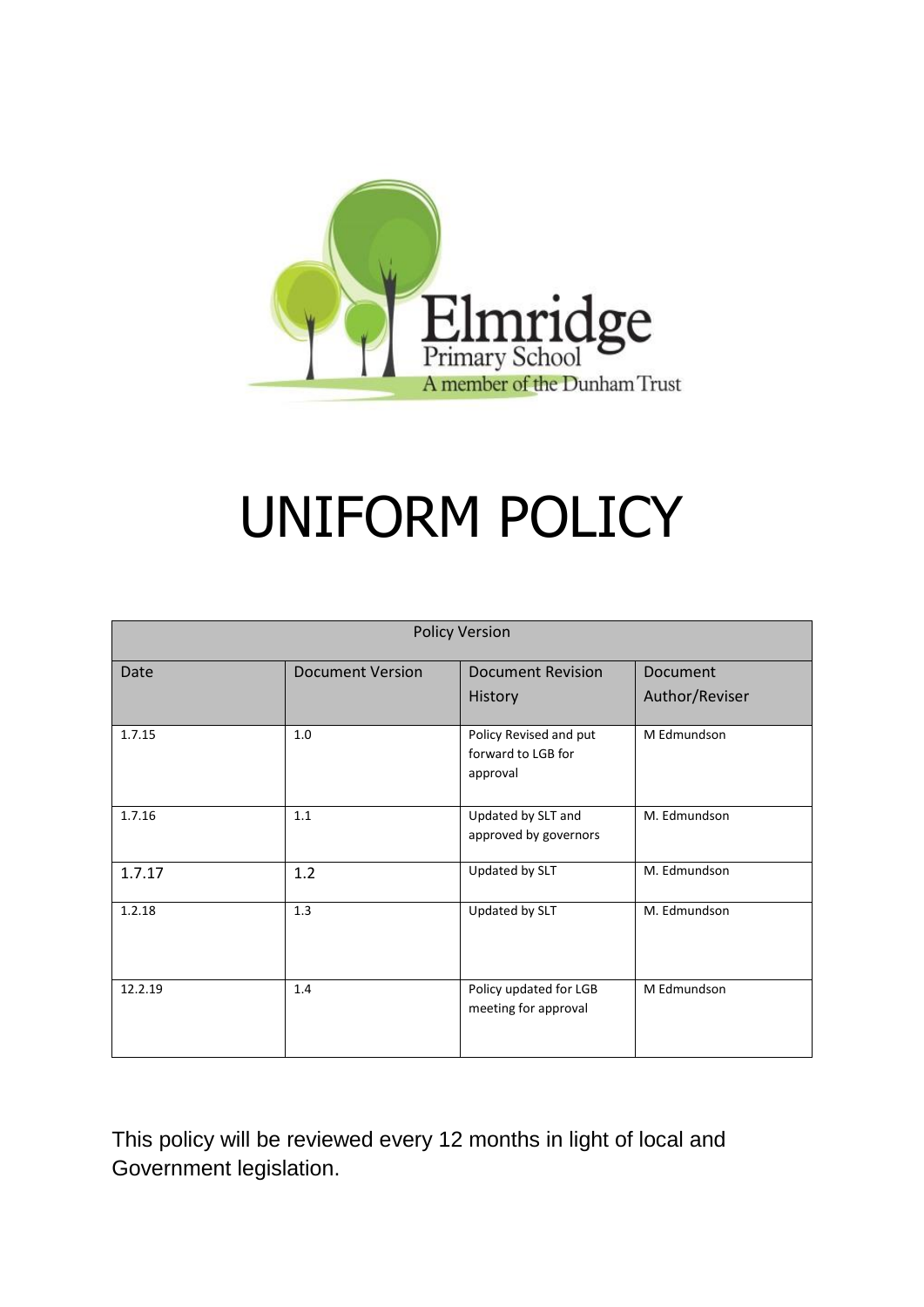The Dunham Trust believes it makes a significant contribution in transforming children's life chances. Our aim and commitment is to transform schools into sustainable learning academy communities.

#### *"We aim to ensure that, for everyone involved, excellence and equity become and remain a reality"*

#### *"They come this way only once so we should litter their pathways with quality experiences"*

We believe that we are able to help our academies and their young people to aspire to and achieve success. To do this, we are committed to ensuring that every child and young person has a pathway to succeed that:

- gives the best possible start in life
- equips them with creativity, spirit and confidence
- enables individuals to appreciate life and equip for further learning
- supports the child in becoming a responsible citizen
- ensures continued success in his/her future and contributes to the local community

Our aims for 'Improvement' are designed to ensure all academies are consistently benchmarked against key improvement priorities. This framework will ensure effective progress across the Trust, whilst at the same time, leaving space for autonomy at the school level. It will:

- focus efforts on what really matters, i.e. our vision, principles and commitment to the children, young people, families and communities that we serve.
- provide a flexible approach to improvement that meets the needs of each Academy. This will involve a commitment to immediate improvement in each individual context, professional development and a collaborative approach that engages with improvement projects designed to build capacity, an approach that is responsive, reflective and sustainable.
- focus on outcomes, understanding that these are not negotiable. We are committed to a no-excuses culture. In achieving these outcomes, all will focus on individual responsibility and collective accountability for success

The Trust has a responsibility to ensure the success of each academy by allowing every pupil to maximise his/her potential. As an academy sponsor there will be an expectation for joint working across individual academies. The Trust is committed to high quality academy improvement activity, networking and development and research. Equally, the promotion of sport, outdoor education and the creative arts will be important in the development of pupil self-esteem and building learning skills.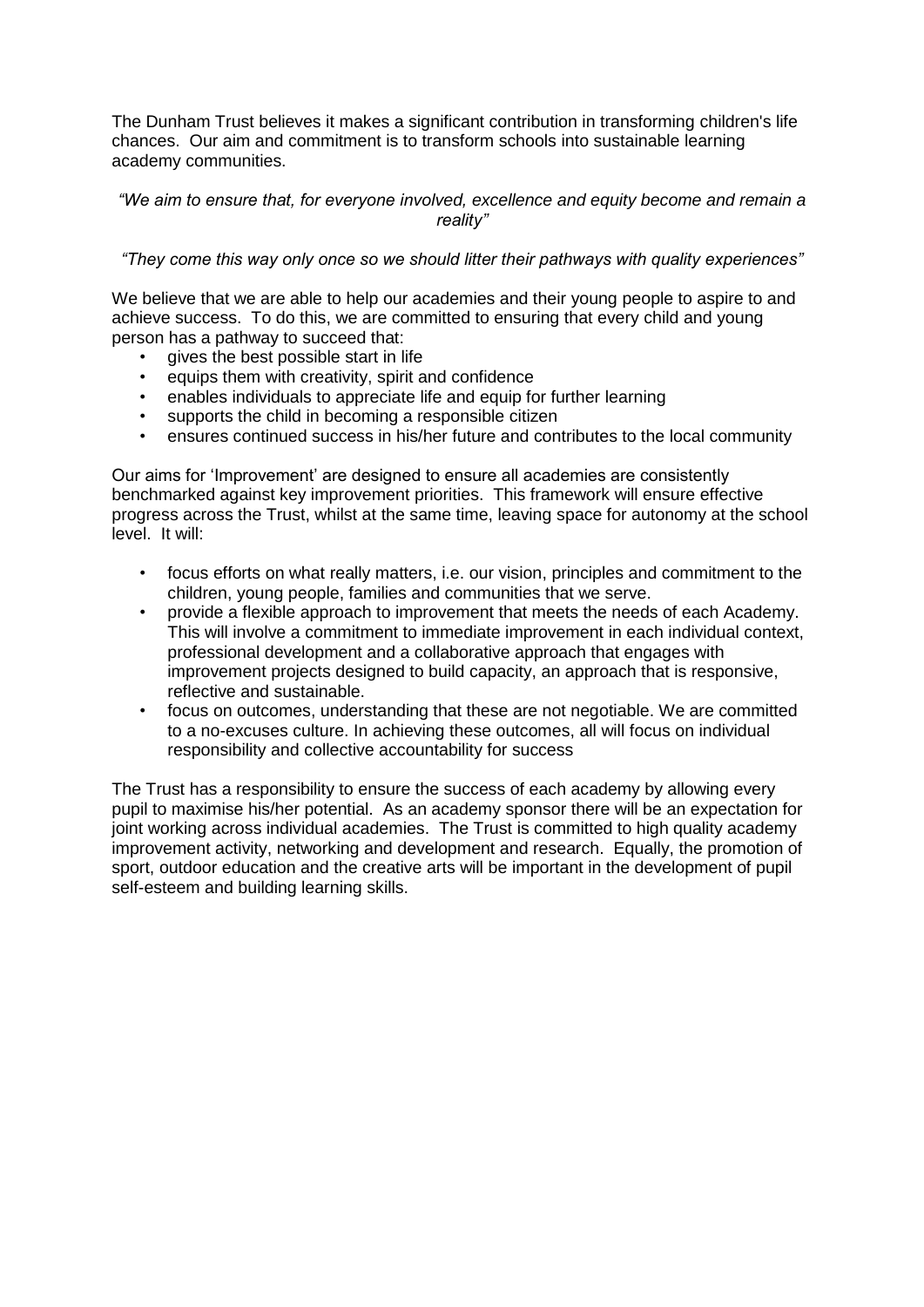# **Introduction**

The purpose of this guidance is to support the development of a school uniform policy, which is sensitive to the needs of children, parents and the school, reflecting too cultural dress protocols within the community. The school will act fairly and reasonably, bearing in mind our duties under the Human Rights Act 1998, the Equality Act 2010 and anti-discrimination legislation.

It is Elmridge Primary School policy that all pupils **must** wear their full uniform when attending school or when participating in a school-organised event outside normal school hours. The school will provide a complete list of items needed in the school prospectus, on the school website, at parents' information evenings and in letters to parents.

# **Aims**

Our policy on uniform is based on the principles that the school uniform:

- Promotes a sense of pride in the school, in line with our ethos, values and beliefs
- Engenders a sense of 'community' and 'belonging' to the school
- Supports positive behaviour and discipline
- Is practical, comfortable and smart
- Identifies pupils with the school and encourages identification with the school
- Prevents pupils from coming to school in fashion or 'designer' label clothes that could be distracting in class or create a sense of competition
- Makes pupils feel equal to their peers in terms of appearance and helps nurture cohesion between different groups of pupils
- Is regarded as suitable for school and good value for money by most parents and
- Promotes the school's care for the health and safety of its children

# **Expectations**

All pupils are expected to comply with this uniform policy, which will be monitored. Any pupil who falls short of these requirements will be advised of this fact by their class teacher and given the opportunity to improve and where necessary class teachers will have an informal conversation with the parents to remind them about the expected uniform standards. Continued non-compliance will be brought to the attention of the Head of School.

#### **The Role of Parents/Carers**

We ask all parents/carers who send their children to Elmridge Primary School to support our uniform policy.

We believe that parents/carers have a duty to send their children to school correctly dressed and ready for their daily schoolwork. One of the responsibilities of parents/carers is to ensure that their child has the correct uniform and that it is clean and in good repair.

If any parent or carer would like the school to modify the uniform policy they should make representations in the first instance to the Head of School. The school welcomes children from all backgrounds and faiths. If there are serious reasons, e.g. on religious grounds, why parents/carers want their child to wear clothes that differ from the officially-approved uniform, those reasons will be given full consideration by the Directors of the Trust.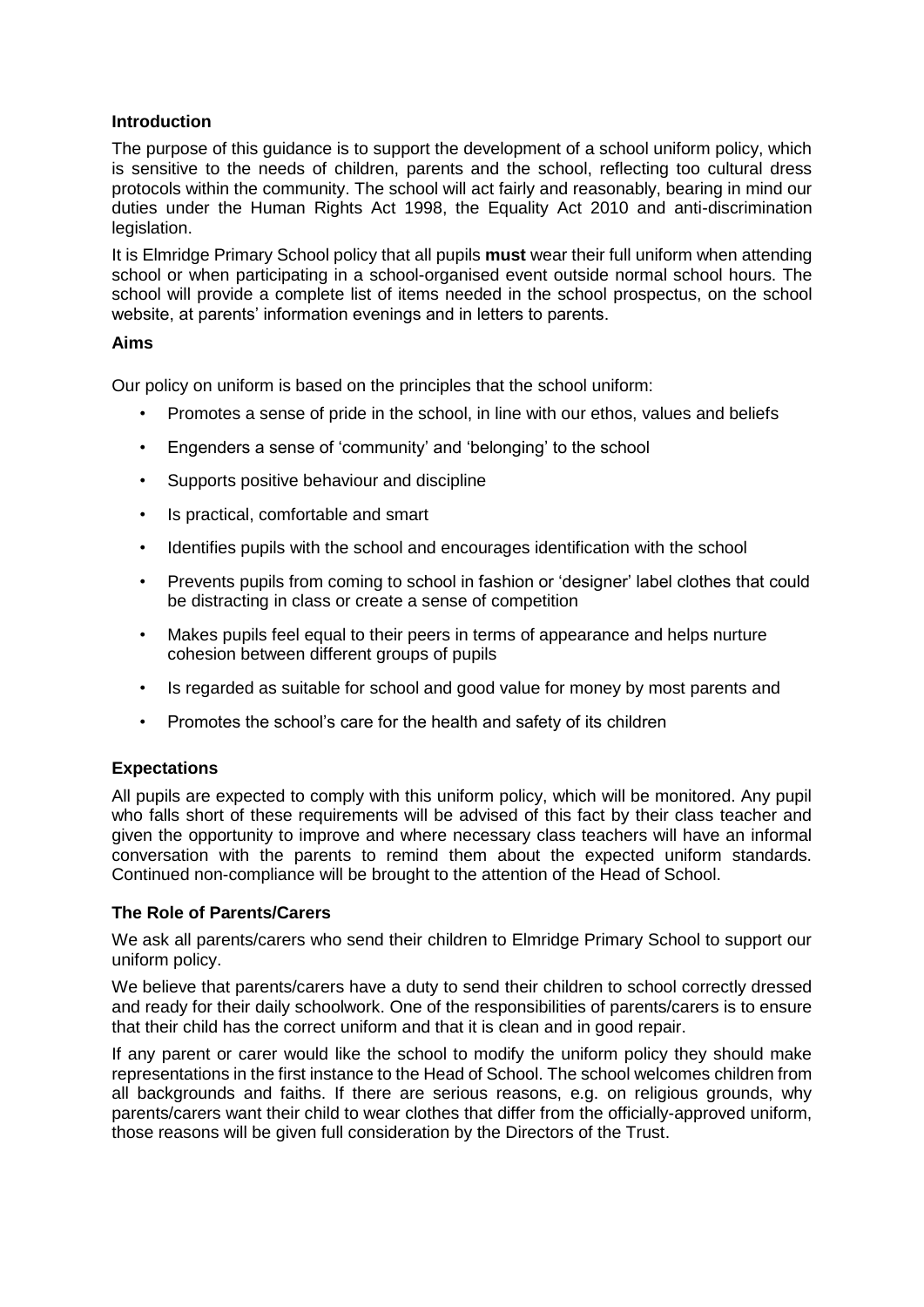# **The Role of Governors**

The Local Governing Body and Directors of the Trust support the Head of School in implementing the school uniform policy. It will consider all representations from parents/carers regarding the uniform policy and will liaise with the Head of School to ensure that the policy is implemented fairly and with sensitivity.

It is the Governors' responsibility to ensure that the uniform meets all regulations concerning equal opportunities.

# **Non-compliance with Uniform Policy**

The Head of School can discipline a pupil for breach of the uniform policy. However, the Department for Education (DfE) does not consider exclusion to be an appropriate response to breaches of school uniform policy, *except* where they are persistent and defiant. Where a pupil repeatedly refuses to comply with school's uniform policy even if they do not otherwise display poor behaviour, we believe that exclusion could be an appropriate response as a last resort, depending on the circumstances of the case.

The Head of School or any member of the Senior Leadership Team may ask a pupil to be collected from school to remedy a breach of the school's rules on appearance or uniform. This should be for no longer than is necessary to remedy the breach. This is not exclusion, but an authorised absence. Pupils will not be sent home indefinitely or for longer than is strictly necessary to remedy the breach as this could amount to an unofficial exclusion.

Where a pupil is not adhering to school uniform policy, school staff will be considerate and discreetly try to establish the reasons. The school appreciates there may be good reasons why a pupil is not correctly attired. For example, their uniform may have been lost, stolen or damaged. If a pupil is not wearing the correct uniform because their parents/carers are in financial difficulties, the school will be sensitive to this. The school will give parents/carers time to purchase the required items and will look into supplying second hand uniform where appropriate. A pupil will not be made to feel uncomfortable, nor discriminated against, because their parents are unable to provide them with the required items of school uniform.

# **School uniform specification**

It consists of a bottle green cardigan or pullover with yellow piping, white or grey shirt (boys), white blouse (girls), grey shorts or trousers (boys), skirt or pinafore (girls) and green/yellow striped tie. White polo shirts are worn in the Reception Class. Black or brown leather shoes, not trainers, should be worn, and should be suitable for the school environment. (ie no flashing lights in the midsole or heels higher than half an inch). Socks may be black, grey or white. Knitwear and ties are purchased from our approved supplier listed on our website.

PE uniform may be purchased from our approved supplier and consists of yellow t-shirt, green shorts/green games skirt. In cooler weather pupils are encouraged to wear a green sweatshirt and green jogging bottoms. A pair of trainers is essential and all PE kit must be kept in a draw string bag. Shin pads are essential for football.

From April until October, the girls wear green and white checked dresses.

From April until the October half term boys may wear white short-sleeved polo shirts which are available from school.

# *All items of clothing should be clearly marked with the child's name.*

Subject to certain conditions, girls of Muslim faith may, if their parents express a written wish, be permitted to wear the following variations to school dress: